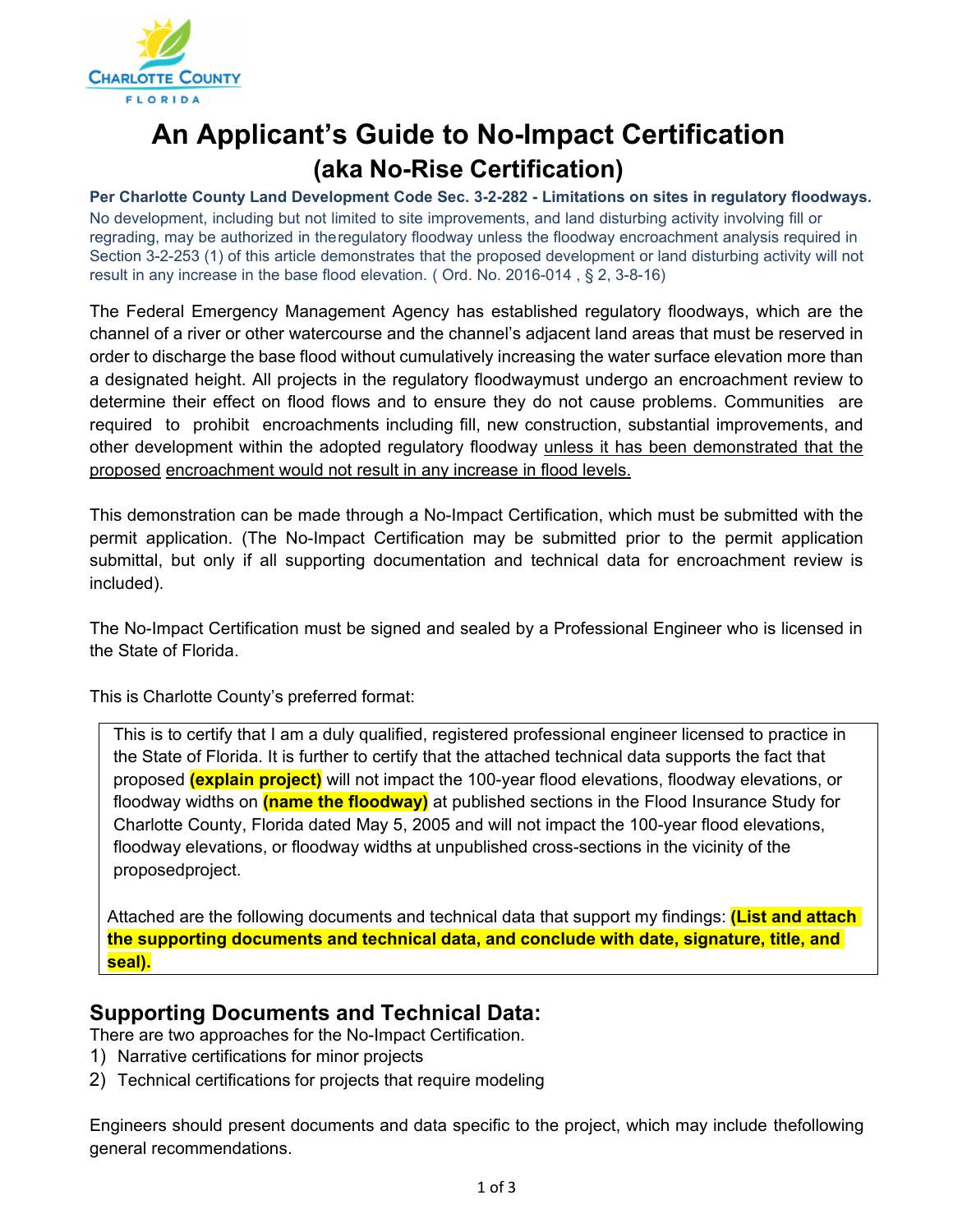### **Approach 1 Narrative Certifications for Minor Projects**

The No-Impact Certification for minor projects too small to warrant an engineering study may be determined using logic and common sense without preparation of a water model of hydrologic and hydraulic analyses. These may include erection of fences, pool enclosures, sheds and other small accessory structures in developed areas, as well as docks, at-grade improvements, such as adriveway, or improvements to existing sidewalks, entry areas and parking areas.

Location in the conveyance shadow may allow this narrative review for building additions, accessory buildings, and similar small projects. This is the area upstream and downstream of an existing building or other obstruction to flood flows. Flood water is already flowing around the larger obstruction, so the addition of a new structure will not change existing flood flow.

Determining the limits of the conveyance shadow is illustrated in the figure below. Small structures located completely within the shadow can be permitted without the engineering analysis needed for a No-Impact Certification. Please include a drawing similar to the one below if you are making the argument that the new structure is in the conveyance shadow.



# **Support for a No-Impact Certification for a minor project should include:**

- A site drawing of the proposed construction that identifies the FIRM panel and includes a northward pointing arrow and distance scale. The drawing should show:
	- o The position of all structures on the parcel
	- o Direction of the flows
	- $\circ$  Any conveyance, hydrological feature, or FIRM map panel feature that are referred to in the certification, the permit application, or construction plans
- A detailed description of the new construction/encroachment to the floodway, including dimensions and materials.
- An Elevation Certificate or survey data that identifies the Lowest Adjacent Grade and Required Base Flood Elevation of the proposed structure.
- Dock and shoreline project considerations could include:
	- $\circ$  Flow velocity in the channel, with a likely guideline of being below 1 foot per second
	- $\circ$  Placement and number of pilings, with a likely guideline of not exceeding two rows of piles to be aligned with the flow of the channel and placed no closer than approximately six feet
- The use of horizontal bracing or cross members, with the likely guideline that they should not be perpendicular to the flow or below the regulatory floodway elevation or base flood requirement.